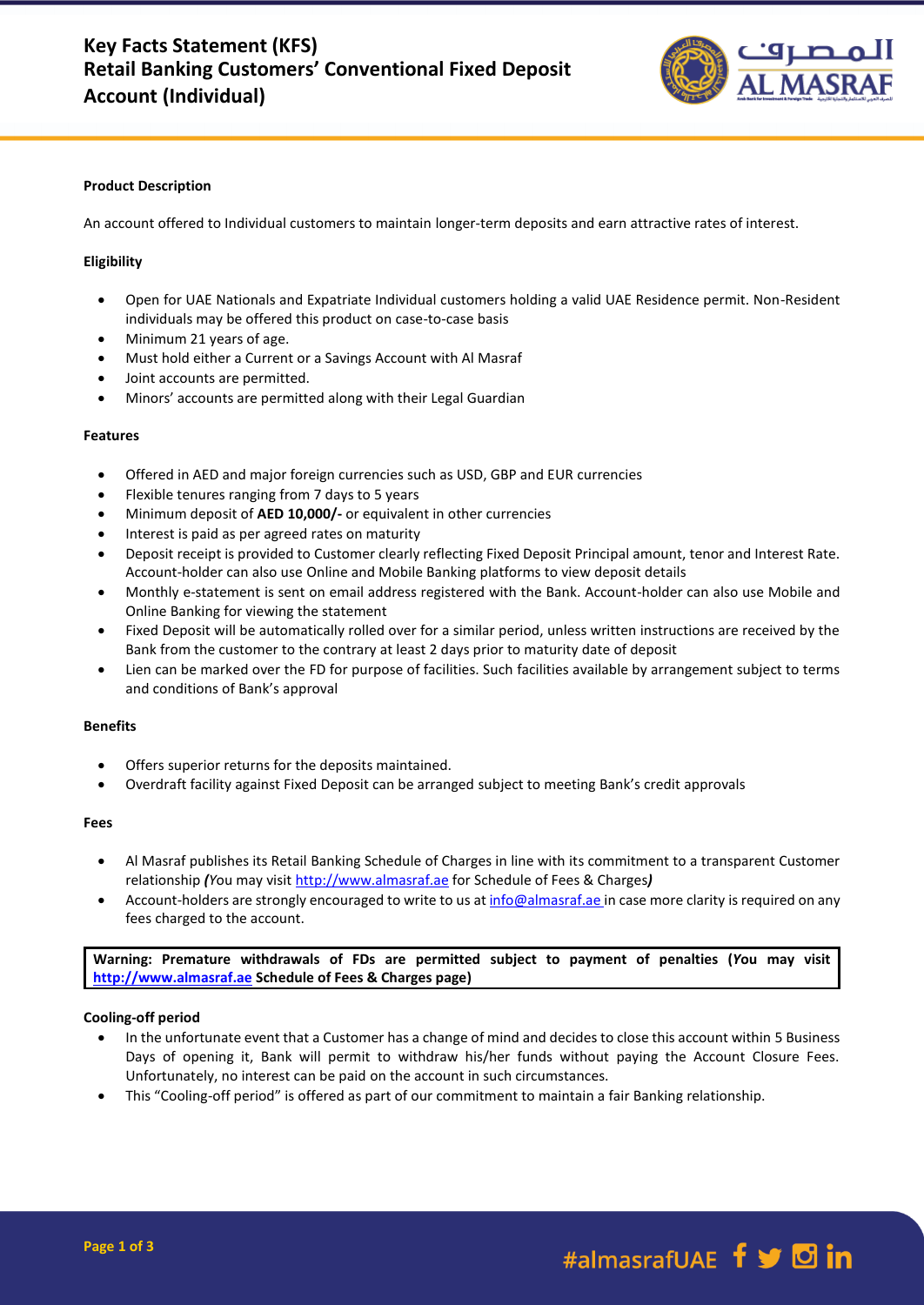

# **Additional notes and Frequently Asked Questions**

### **1. Maintaining the account**

Customer has to make an initial deposit of AED 10,000/- or equivalent in Foreign Currency

### **2. Interest rates on credit balances**

Interest is paid on maturity as per the rate agreed with the Customer which is reflected on the Deposit Advise provided to Customer.

| Principal<br>(AED) | Tenor | Applicable<br><b>Interest</b><br>Rate | <b>Interest</b><br>Pavout<br>frequency | Interest Amount for the month of Jan<br>2022<br>(Principal*Rate*Number of days in a<br>Month/360*100) | <b>Interest</b><br>payable<br>(AED) |
|--------------------|-------|---------------------------------------|----------------------------------------|-------------------------------------------------------------------------------------------------------|-------------------------------------|
| 1,000,000          | 1Year | 1%                                    | Monthly                                | 1000000*1*31/36000                                                                                    | 861.11                              |

### **Warning: these figures are estimated and used for example only**

(You may visit [http://www.almasraf.ae](http://www.almasraf.ae/) Fixed Deposit Calculator page)

### **3. Transactions**

Customer has the choice to provide Bank with instructions on handling of Deposit up on maturity. In absence of specific instructions to credit the Deposit amount and interest to Customer's account, Bank will automatically renew the deposit for the same term at prevailing rates.

## **4. Account alerts**

Fixed Deposit transactions are routed through the Account-holder's Current or Savings accounts. As such, Accountholder is requested to provide Bank with an updated UAE registered mobile number in order to receive SMS text alerts for account transactions.

# **5. Account closure**

Fixed Deposit account is automatically closed on maturity unless it has been rolled-over. Premature withdrawals of Fixed Deposits are also permitted subject to prepayment penalties as laid out by CB UAE. *(*You may visit [\(http://www.almasraf.ae\)](http://www.almasraf.ae/) for Schedule of Fees & Charges*)*

Customer can submit request to close this account using below channels.

- Branches
- Email communication received from account-holder's email address registered with us

## **6. KYC and Other information update**

Account-holders are responsible for informing the Bank about all material changes to their profile, contact as well as employment details. Such updates have to be supported with relevant documents such as Emirates ID, Passport(s) and Visa page for Non- UAE Nationals, FATCA and CRS.

#### **7. Deposit Advise**

Bank provides a Deposit Advise reflecting Account details, Fixed Deposit Principal amount and Rate of Interest.